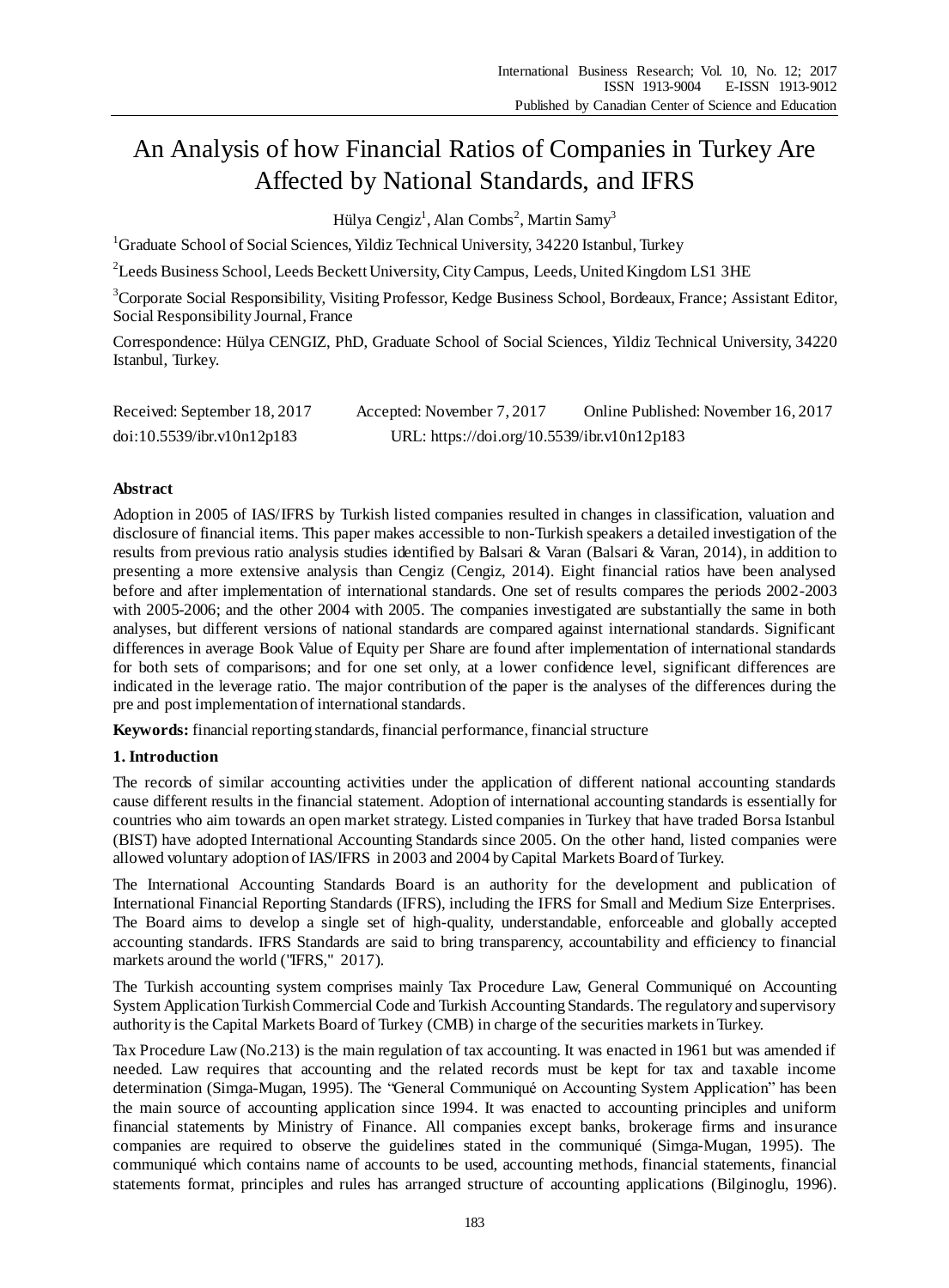Turkish Commercial Code (No.6102) has regulated the commercial life since July 2012. Turkish Commercial Code accepts Public Oversight, Accounting and Auditing Standards Authority as an authority to set and issue accounting standards. Accounting standards are voluntary for SMEs but mandatory for listed companies, banks, mutual funds, investment companies and portfolio management companies. The mandatory companies operate under the supervision of CMB.

Public Oversight, Accounting and Auditing Standards Authority was established by Decree Law [\("Public](#page-7-2)  [Oversight, Accounting and Auditing Standards Authority's Organization and Responsibilities Decree Law," 2011\)](#page-7-2) in 2011. The Authority set and issue Turkish Accounting Standards compliant with the international standards, to ensure uniformity, high quality and confidence in statutory audits, to set the auditing standards, to approve statutory auditors and audit firms and to inspect their audits, and perform public oversight in the field of statutory audits [\("Public Oversight, Accounting and Auditing Standards Authority," 2016](#page-7-3)).

The first set of financial accounting standards were developed in January 1989 by the Capital Markets Board (CMB) to come into effect for fiscal years starting on or after 1 January 1989 [\(Communiqué, 1989\)](#page-7-4). These financial accounting standards, Serial XI No.1, which control the preparation and presentation of financial statements of publicly traded companies, insurance companies, banks and brokerage firms, are comparable with international accounting standards [\(Simga-Mugan, 1995\)](#page-7-1). Another set of financial standards, Serial: XI, No: 21, was issued to apply after 2003 by CMB [\(Communiqué, 2001\)](#page-7-5).

Capital Markets Board of Turkey issued Serial: XI, No: 25 in 2003 [\(Communiqué, 2003\)](#page-7-6) for the listed companies on stock exchange. The first Turkish Accounting Standards was issued by the Capital Markets Board. Mainly these standards were translation form of international standards. Listed companies started mandatory application of IAS / IFRS from 1 January 2005. Voluntary application of international standards was possible for financial reports from 31 December 2003.

The Turkish Accounting Standards Board was authorized to publish the financial reporting standards instead of Capital Markets Board in 2008. [\(Communiqué, 2008\)](#page-7-7). The board issued Turkish Accounting Standards and Turkish Financial Reporting Standards. These standards translated from IAS/IFRS for Turkish companies.

The Public Oversight, Accounting and Auditing Standards Authority is an authority to set and issue Turkish Accounting Standards in compliance with the international standards in order to ensure relevance, transparency, reliability, understandability, comparability and consistency of financial statements of the parties who are liable to keep books in accordance with the laws they are subject to [\("Public Oversight, Accounting and Auditing](#page-7-2)  [Standards Authority's Organization and Responsibilities Decree Law," 2011\)](#page-7-2)**.** Before this authority, Capital Markets Board of Turkey and The Turkish Accounting Standards Board were the authority to set and issue the standards.

The Public Oversight, Accounting and Auditing Standards Authority was established [\("Public Oversight,](#page-7-2)  [Accounting and Auditing Standards Authority's Organization and Responsibilities Decree Law," 2011\)](#page-7-2) instead of the Turkish Accounting Standards Board. Standards Board transferred all legally enforceable rights to Public Oversight, Accounting and Auditing Standards Authority. The authority issued Framework, 15 TFRS, 28 TMS and, 25 implementation guidance.

### **2. Literature Review**

Lantto and Sahlström [\(Lantto & Sahlström, 2009\)](#page-7-8) investigated changes in accounting standards and financial ratios after conversion from domestic accounting standards (DAS) to IFRS for listed companies on the Helsinki Stock Exchange in Finland. They used financial ratios which were current ratio, equity ratio, gearing ratio, operating profit margin, price to earnings ratio, quick ratio, return on equity and, return on invested capital. The adoption of IFRS changed the profitability ratios, gearing ratio, quick ratios, equity ratios and price/earnings ratio.

Callao et al. (Callao, Jarne, & La nez, 2007) investigated significant differences in key financial ratios under the basis of Spanish and international accounting standards. Listed companies, was used for analyse. The results of the study indicate that the financial ratios of listed Spanish companies, IBEX 35, differed significantly when IFRS rather DAS were applied in the preparation of financial information for the first half of 2004. These were cash ratio, solvency and indebtedness, return on assets per operating income, return on equity per ordinary income and net income.

Goodwin et al. [\(Goodwin, Ahmed, & Heaney, 2008\)](#page-7-9) examined the effect of Australian equivalents to IFRS on the accounts and accounting quality changes of financial ratios under DAS and IFRS for 1,065 listed firms. They found that under IFRS, mean liabilities increase; mean equity decreases; there were more decreases to earnings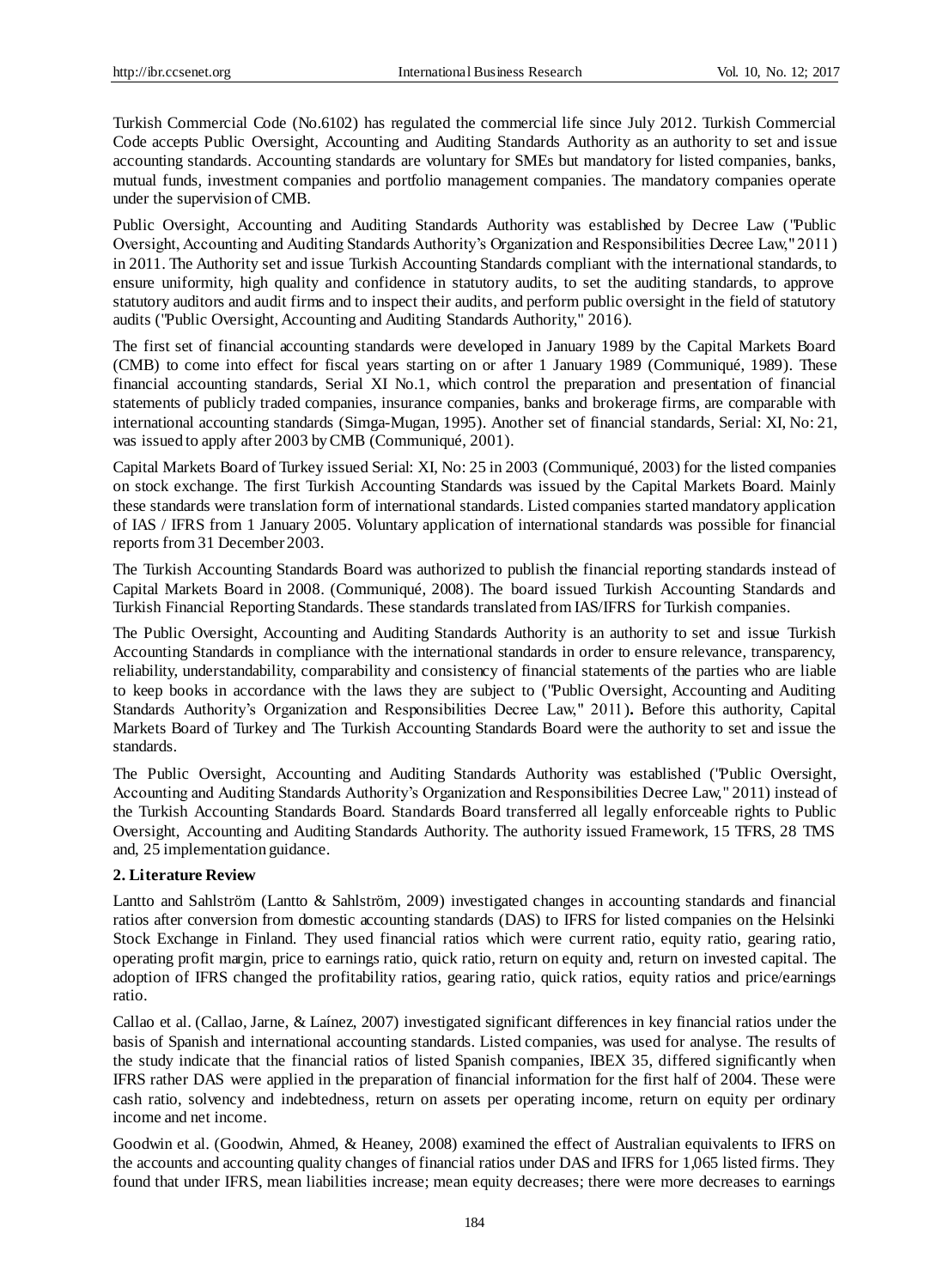than increases; and the leverage ratio. Also application of IFRS was increased total liabilities, decreased equity and more firms had earnings.

Balsari and Varan [\(Balsari & Varan, 2014\)](#page-6-2) identify studies evaluating the effect of IAS / IFRS adoption on Turkish companies, with the following using ratio analysis:

Celik et al. [\(Celik, Aygoren, & Uyar, 2007\)](#page-6-3) analysed 43 companies to specify the impact of IFRS adoption in Turkey. The financial statements of these companies for the year 2004 were prepared using domestic Turkish standards, while the 2004 comparatives in the 2005 financial statements were restated using IFRS. Thus application of differing standards to the same underlying transaction data could be evaluated. The fixed assets equity ratio, debt-equity ratio and long term debt ratio, were statistically significantly different under DAS and IFRS. Alkan and Doğan [\(Alkan & Doğan, 2012\)](#page-6-4) calculated ratios before and after implementation of IFRS firstly over the period of transition 2004-2005, and secondly for the long term between 2000-2009. Significant differences were found in Long Term Debt Ratio and Total Assets to Equity ratio in the transitional period. For the long term period significant differences were found in Current Ratio, Acid Test Ratio and Asset Turnover Ratio.

Terzi et al. [\(Terzi, Oktem, & Sen, 2013\)](#page-7-10) investigated companies listed on the Borsa Istanbul (BIST) operating in the manufacturing sector. Significant differences were identified in Cash Ratio, Receivables Turnover, Asset Turnover, Fixed Asset Turnover, Equity Turnover, Short Term Liabilities to Total Debts and Short Term Liabilities to Total Assets. Sub- sectors did not all completely reflect these differences, except for the Cash Ratio which was significantly different across all sub-sectors.

Cengiz [\(Cengiz, 2014\)](#page-7-11) tested differences of financial ratios under DAS and IFRS. For this aim fifteen financial ratios were analysed for listed companies in Istanbul Stock exchange for the period from 1997 to 2003 when DAS was in use; for the period from 2005 to 2010 when IFRS was in use. In the analysis a statistical relationship was found for return on equity, return on assets, ratio of assets to equity, ratio of liabilities and equity, ratio of liabilities to assets for different periods under DAS and IFRS.

The present paper contributes to the literature on results of international accounting standards application by testing mandatory and voluntary application. Financial ratios were analysed for transition period and short term period before and after international standards.

### **3. Methodology**

The paper was conducted to investigate whether financial ratios are statistically changed after conversion from National Standards (NS) to IFRS. For this, financial ratios were calculated from financial statements which were prepared according to NS and IFRS. The companies investigated were those listed on the BIST, excluding the banking sector. Two sets of comparison were made. The first set compares financial statements under the national accounting standards of Turkey Serial XI, No: 1 to IFRS, where results were compared for 2002-2003 against 2005-2006. The second set compared financial statements under the national accounting standards of Turkey Serial XI, No: 21 to IFRS, where results are compared for 2004 against 2005.

Eight different ratios of companies were chosen to examine the impact of international standards adoption on measures of profitability, financial structure and value of companies:

- Book value per share (BVPS)
- Pre-tax income margin,
- Return on equity,
- Return on fixed assets,
- Return on assets,
- The ratio of assets to equity,
- The ratio of debts to equity,
- Leverage ratio (total debts /total assets).

These six ratio was used in previous study [\(Cengiz, 2014\)](#page-7-11) that were return on equity, return on fixed assets, return on assets, the ratio of assets to equity, the ratio of debts to equity and leverage ratio was found significant relation except for return on fixed assets.

Paired sample *t*-test was used in the analyse to determine whether two groups financial ratio were significantly different from NS to IFRS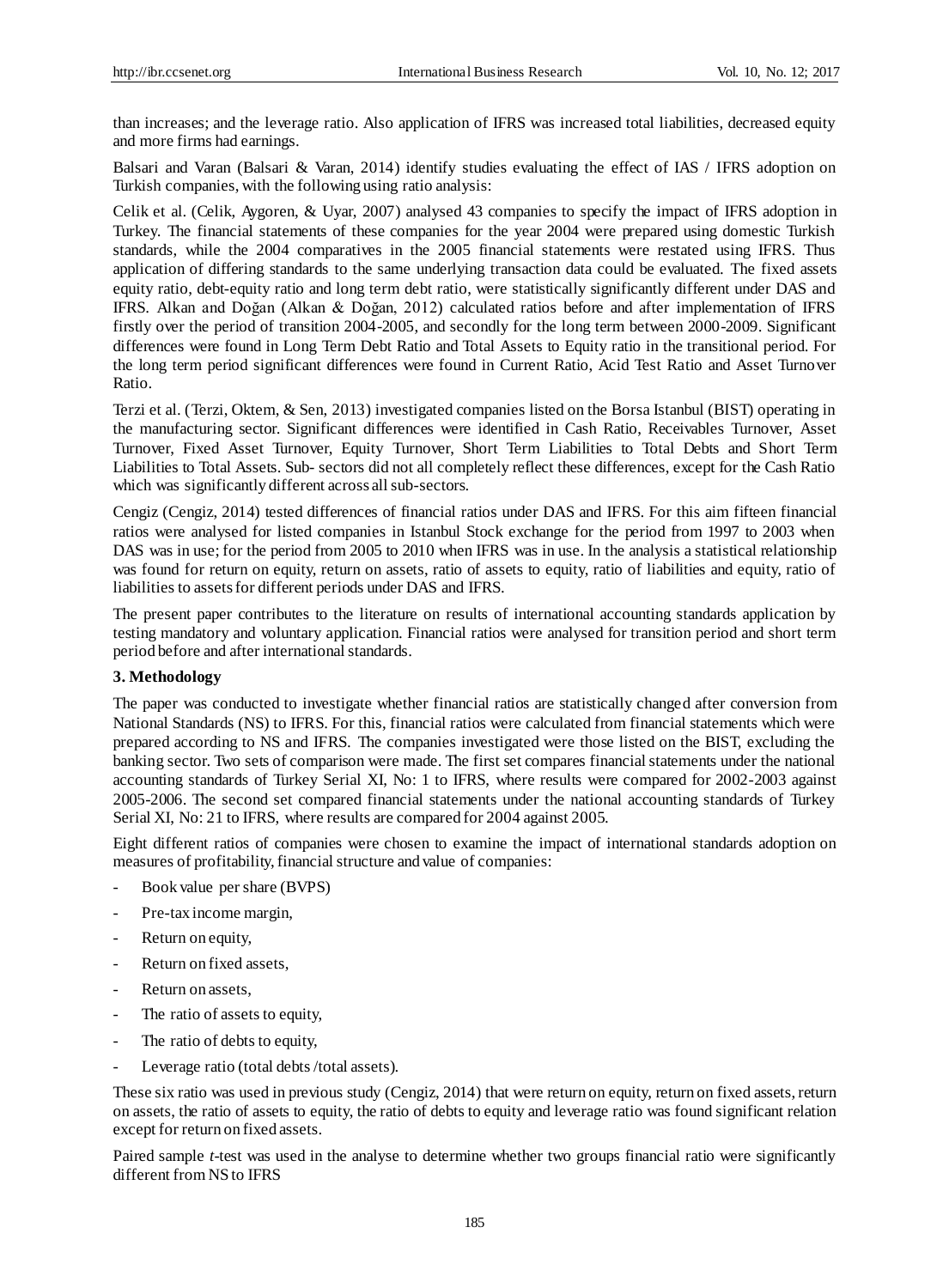## **4. Data**

Listed companies on BIST reported financial statements according to set of accounting standards, Serial XI No:1, for the analyse period of 2002-2003. Another set of accounting standards were in use in 2004. On the other hand voluntary adoption of IAS/IFRS was possible the years of 2003 and 2004 but the adaption of intentional standards was mandatory in 2005. In the analyse companies were separated according to both set of accounting standards and years in Table 1.

Table 1. Accounting Standards in Turkey (2002-2006)

| Rules                                 | Years |      |      |      |      |  |
|---------------------------------------|-------|------|------|------|------|--|
|                                       | 2002  | 2003 | 2004 | 2005 | 2006 |  |
| National Standard (Serial: XI, No:1)  |       |      |      |      |      |  |
| National Standard (Serial: XI, No:21) |       |      |      |      |      |  |
| IFRS/IAS (Serial: XI, No:25)          |       |      |      |      |      |  |
|                                       |       |      |      |      |      |  |

*4.1 First Group Data – National Accounting Standards (Serial: XI, No:1) against IAS / IFRS* 

Listed companies on the stock exchange were allowed to voluntarily choose IFRS instead of national standards for the years of 2003 and 2004. For the first group data, national standard period (2002-2003) and international standard period (2005-2006) are compared. Financial statements of 2004 are not included, because in this year companies reported their financial reports according to another version of national standards. Financial ratios of 42 companies listed on stock exchange (BIST) are calculated for these years except for banking sector.

Descriptive statistics that are standard deviation, minimum and maximum values are showed Table 2.

Table 2. Summary Statistics

Panel A: Summary Statistics when NS were applied

| Financial Ratio                                        | <b>Std Dev</b> | Min       | Max     |
|--------------------------------------------------------|----------------|-----------|---------|
| <b>BVPS</b>                                            | 0.22           | $-0.01$   | 1.43    |
| Pretax Income Margin                                   | 120.35         | $-100.92$ | 775.25  |
| Return on Equity                                       | 99.25          | $-280.81$ | 563.93  |
| <b>Return on Fixed Assets</b>                          | 32.80          | $-100.01$ | 100.64  |
| <b>Return on Assets</b>                                | 8.11           | $-17.20$  | 19.15   |
| Assets/Equity                                          | 20.53          | $-123.53$ | 5.99    |
| Debts/Equity                                           | 17.55          | $-103.71$ | 3.76    |
| Leverage Ratio                                         | 0.36           | 0.02      | 2.17    |
| Panel B: Summary Statistics when IFRS/IAS were applied |                |           |         |
| Financial Ratio                                        | Std Dev        | Min       | Max     |
| <b>BVPS</b>                                            | 17.75          | 0.09      | 90.04   |
| Pretax Income Margin                                   | 21.71          | $-19.79$  | 84.41   |
| Return on Equity                                       | 32.76          | $-62.07$  | 195.33  |
| <b>Return on Fixed Assets</b>                          | 15.12          | $-19.08$  | 50.61   |
| <b>Return on Assets</b>                                | 7.66           | $-10.58$  | 25.64   |
| Assets/Equity                                          | 9.68           | $-49.62$  | 8.23    |
| Debt/Equity                                            | 9.30           | $-47.97$  | 7.23    |
| Leverage Ratio                                         | 0.21           | 0.03      | 0.94    |
| Panel C: Differences between NS and IFRS/IAS           |                |           |         |
| Financial Ratio                                        | Std Dev        | Minimum   | Maximum |
| <b>BVPS</b>                                            | 17.76          | $-0.01$   | 89.98   |
| Pretax Income Margin                                   | 120.23         | $-764.35$ | 92.73   |
| Return on Equity                                       | 79.50          | $-368.60$ | 311.06  |
| <b>Return on Fixed Assets</b>                          | 31.85          | $-90.90$  | 101.89  |
| <b>Return on Assets</b>                                | 9.19           | $-21.21$  | 25.45   |
| Assets/Equity                                          | 13.58          | $-14.83$  | 73.91   |
| Debts/Equity                                           | 11.31          | $-14.83$  | 55.74   |
| Leverage Ratio                                         | 0.25           | $-1.24$   | 0.39    |

*4.2 Second Group Data – National Accounting Standards (Serial: XI, No:21) against IAS / IFRS*

Financial ratios of 45 same companies listed on stock exchange (BIST) are calculated for the years of 2004 and 2005 except for banking sector. For the year of 2004, companies which were not adopted IFRS were included in the analysis. However for the year 2005, companies which were adopted IFRS were included in the analysis.

In the analysis, results of financial performance were tested whether the mean difference between two sets of observations is zero.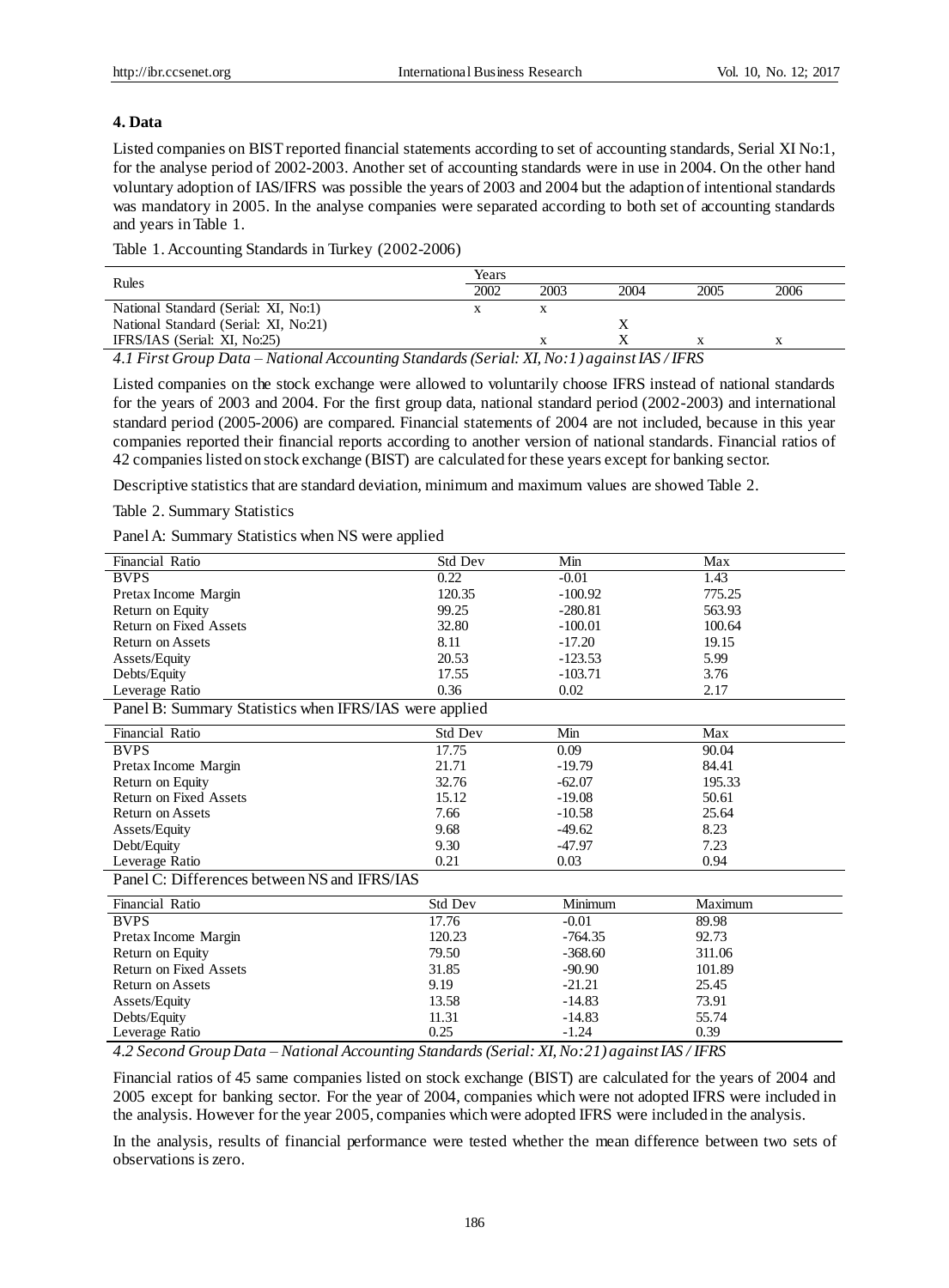## **5. Results**

*5.1 Results 1 – National Accounting Standards (Serial: XI, No:1) against IAS / IFRS*

Financial results of national accounting standards and international accounting standards are tested for the period 2002-2003 and 2005-2006. Eight financial ratios are used to measure financial results. Summary of paired sample test and financial ratios are showed Table 3.

For the test paired sample t test are conducted to find mean differences

Table 3. Summary of Paired Samples Statistics

| <b>Financial Ratios</b> | <b>Standards</b> | Mean    | N  | Std. Deviation |
|-------------------------|------------------|---------|----|----------------|
| <b>BVPS</b>             | <b>IFRS</b>      | 11.46   | 42 | 17.97          |
|                         | <b>NS</b>        | 0.05    | 42 | 0.22           |
|                         | <b>IFRS</b>      | 11.91   | 42 | 21.98          |
| Pretax Income Margin    | <b>NS</b>        | 23.50   | 42 | 121.81         |
|                         | <b>IFRS</b>      | 12.28   | 42 | 33.16          |
| Return on Equity        | <b>NS</b>        | 17.91   | 42 | 100.46         |
| Return on Fixed Assets  | <b>IFRS</b>      | 10.89   | 42 | 15.30          |
|                         | NS.              | 16.56   | 42 | 33.20          |
|                         | <b>IFRS</b>      | 5.27    | 42 | 7.75           |
| <b>Return on Assets</b> | <b>NS</b>        | 4.82    | 42 | 8.21           |
| Assets / Equity         | <b>IFRS</b>      | $-0.01$ | 42 | 9.80           |
|                         | NS.              | $-2.64$ | 42 | 20.78          |
|                         | <b>IFRS</b>      | $-1.11$ | 42 | 9.41           |
| Debts / Equity          | NS.              | $-3.19$ | 42 | 17.77          |
|                         | <b>IFRS</b>      | 0.38    | 42 | 0.21           |
| Leverage Ratio          | <b>NS</b>        | 0.46    | 42 | 0.36           |

Paired sample correlations are showed below at Table 4. As a results, return on equity, the ratio of total assets to equity, the ratio of total debts to equity and leverage ratio have correlation (confidence level - 99%); return on assets has correlation (confidence level - 95%).

| Financial Ratios        | <b>Standards</b>         | N  | Correlation | Sig. |
|-------------------------|--------------------------|----|-------------|------|
| <b>BVPS</b>             | <b>IFRS</b><br>NS.       | 42 | $-0.03$     | 0.85 |
| Pretax Income Margin    | <b>IFRS</b><br>NS.       | 42 | 0.01        | 0.55 |
| Return on Equity        | <b>IFRS</b><br><b>NS</b> | 42 | 0.71        | 0.00 |
| Return on Fixed Assets  | <b>IFRS</b><br>NS.       | 42 | 0.30        | 0.06 |
| <b>Return on Assets</b> | <b>IFRS</b><br>NS.       | 42 | 0.32        | 0.04 |
| Assets / Equity         | <b>IFRS</b><br><b>NS</b> | 42 | 0.83        | 0.00 |
| Debts / Equity          | <b>IFRS</b><br>NS.       | 42 | 0.82        | 0.00 |
| Leverage Ratio          | <b>IFRS</b><br>NS.       | 42 | 0.74        | 0.00 |

## Table 4. Paired Samples Correlations

Table 5. Paired Samples t Test

| <b>Financial Ratios</b> | Mean     | Std. Deviation | Sig.<br>$(2-tailed)$ |
|-------------------------|----------|----------------|----------------------|
| <b>BVPS</b>             | 11.41    | 17.98          | 0.00                 |
| Pretax Income Margin    | $-11.59$ | 121.69         | 0.54                 |
| Return on Equity        | $-5.63$  | 80.46          | 0.65                 |
| Return on Fixed Assets  | $-5.67$  | 32.23          | 0.26                 |
| <b>Return on Assets</b> | 0.45     | 9.31           | 0.76                 |
| Assets / Equity         | 2.63     | 13.75          | 0.22                 |
| Debts / Equity          | 2.08     | 11.45          | 0.25                 |
| Leverage Ratio          | $-0.08$  | 0.25           | 0.05                 |

Averages and value of significance are showed at Table 6 according to accounting standards (NS, IFRS). When NS was in use BVPS at 11.46; when IFRS was in use BVPS at 0.05 (confidence level - 99%). When NS was in use debt to total assets at 0.46; when IFRS was in use debt to total assets at 0.38 (confidence level - 95%).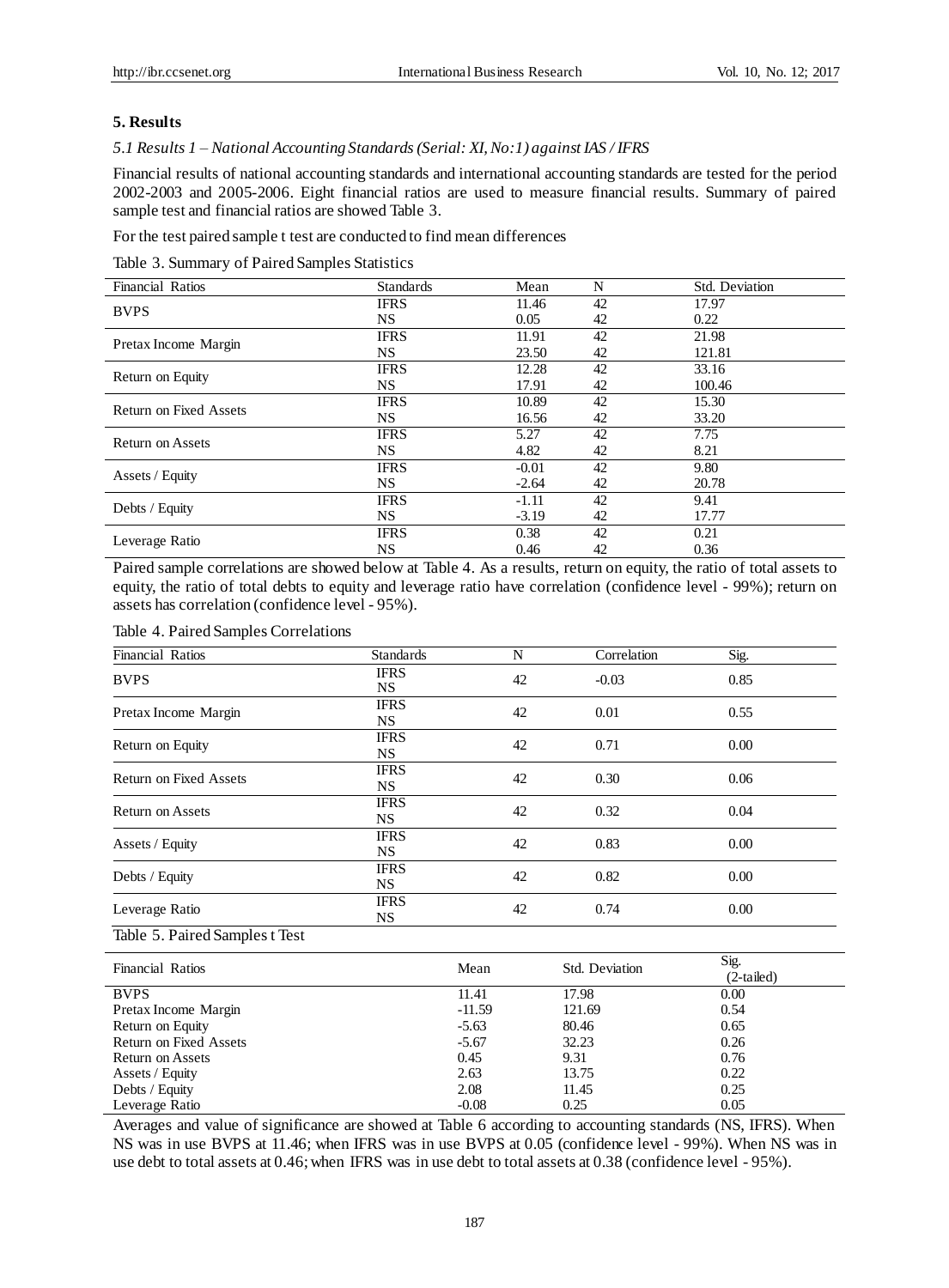#### Table 6. Averages and Significance

|                         | <b>IFRS</b> | NS      | <b>DIFFERENCE</b> |         | df | Sig<br>(2-ailed) |
|-------------------------|-------------|---------|-------------------|---------|----|------------------|
| <b>BVPS</b>             | 11.46       | 0.05    | 23.45             | 4.11    | 41 | 0.00             |
| Pretax Income Margin    | 11.91       | 23.50   | $-5.59$           | $-0.62$ | 41 | 0.54             |
| Return on Equity        | 12.28       | 17.91   | $-1.35$           | $-0.45$ | 41 | 0.65             |
| Return on Fixed Assets  | 10.89       | 16.56   | $-11.74$          | $-1.14$ | 41 | 0.26             |
| <b>Return on Assets</b> | 5.27        | 4.82    | $-7.46$           | 0.31    | 41 | 0.76             |
| Assets/Equity           | $-0.01$     | $-2.64$ | $-0.55$           | 1.24    | 41 | 0.22             |
| Debts/Equity            | $-1.11$     | $-3.19$ | 3.65              | 1.18    | 41 | 0.25             |
| Leverage Ratio          | 0.38        | 0.46    | $-0.46$           | $-1.99$ | 41 | 0.05             |

*5.2 Results 2 – National Standard (Serial: XI, No:21) against IAS / IFRS*

Summary of paired sample statistics are showed in Table 7.

Table 7. Summary of Paired Samples Statistics

| Financial Ratios              | <b>Standards</b> | Mean    | N  | Std. Deviation |
|-------------------------------|------------------|---------|----|----------------|
| <b>BVPS</b>                   | <b>IFRS</b>      | 11.34   | 45 | 16.92          |
|                               | NS.              | 0.49    | 45 | 2.74           |
|                               | <b>IFRS</b>      | 14.55   | 45 | 25.27          |
| Pretax Income Margin          | NS.              | 28.04   | 45 | 90.35          |
|                               | <b>IFRS</b>      | 18.57   | 45 | 59.31          |
| Return on Equity              | NS.              | 10.45   | 45 | 58.64          |
| <b>Return on Fixed Assets</b> | <b>IFRS</b>      | 9.96    | 45 | 14.35          |
|                               | NS.              | 16.23   | 45 | 46.62          |
| <b>Return on Assets</b>       | <b>IFRS</b>      | 4.77    | 45 | 7.04           |
|                               | NS.              | 4.81    | 45 | 7.98           |
|                               | <b>IFRS</b>      | $-2.20$ | 45 | 21.28          |
| Assets / Equity               | NS.              | 3.07    | 45 | 4.37           |
| Debts / Equity                | <b>IFRS</b>      | $-3.22$ | 45 | 20.46          |
|                               | NS.              | 1.84    | 45 | 4.05           |
|                               | <b>IFRS</b>      | 0.41    | 45 | 0.24           |
| Leverage Ratio                | NS.              | 0.42    | 45 | 0.24           |

Paired sample correlations are showed below at Table 8. As a results, pre-tax income margin, return on equity, return on fixed assets, ratio of total assets to equity, ratio of total debts to equity, leverage ratio have correlation (confidence level - 99%).

#### Table 8. Paired Samples Correlations

| Financial Ratios        | N  | Correlation | Sig.  |  |
|-------------------------|----|-------------|-------|--|
| <b>BVPS</b>             | 45 | $-0.099$    | 0.518 |  |
| Pretax Income Margin    | 45 | 0.383       | 0.010 |  |
| Return on Equity        | 45 | $-0.556$    | 0.000 |  |
| Return on Fixed Assets  | 45 | 0.346       | 0.020 |  |
| <b>Return on Assets</b> | 45 | 0.199       | 0.190 |  |
| Assets / Equity         | 45 | $-0.856$    | 0.000 |  |
| Debts / Equity          | 45 | $-0.882$    | 0.000 |  |
| Leverage Ratio          | 45 | 0.915       | 0.000 |  |

Results of Paired Samples t Test, Book Value of Equity per Share are statistically significant differences at 99% confidence level (Table9).

#### Table 9. Paired Samples t Test

| <b>Financial Ratios</b> | Mean      | Std. Deviation | Sig.<br>$(2-tailed)$ |
|-------------------------|-----------|----------------|----------------------|
| <b>BVPS</b>             | 10.850    | 17.401         | 0.000                |
| Pretax Income Margin    | $-13.492$ | 83.994         | 0.287                |
| Return on Equity        | 8.118     | 104.031        | 0.603                |
| Return on Fixed Assets  | $-6.274$  | 43.773         | 0.342                |
| <b>Return on Assets</b> | $-0.042$  | 9.530          | 0.977                |
| Assets / Equity         | $-5.274$  | 25.126         | 0.166                |
| Debts / Equity          | $-5.062$  | 24.106         | 0.166                |
| Leverage Ratio          | $-0.004$  | 0.100          | 0.789                |

Averages and value of significance are showed at Table 10 according to accounting standards (NS, IFRS). When NS was in use BVPS at 11.34; when IFRS was in use BVPS at 0.49 (confidence level - 99%).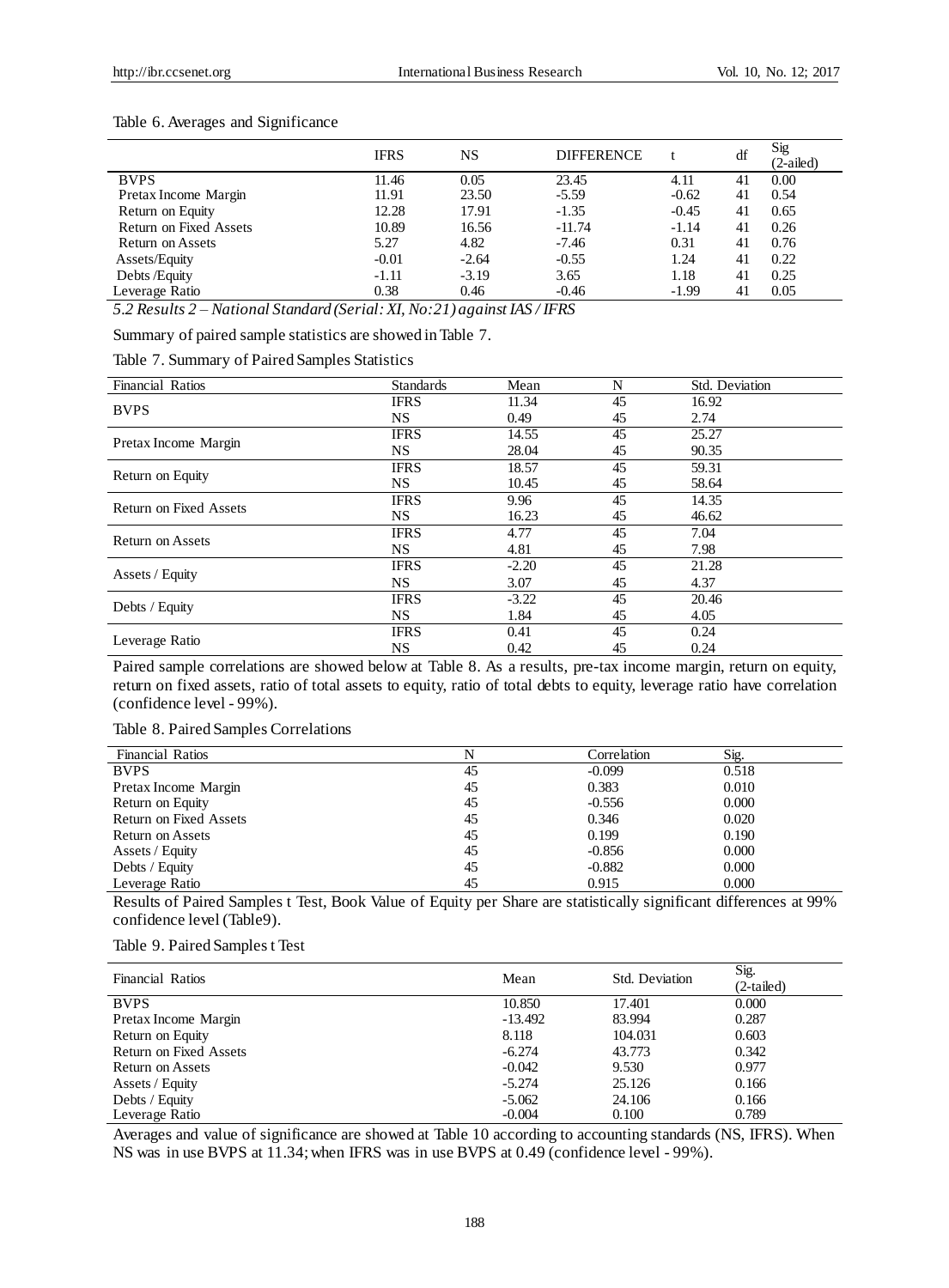| <b>Financial Ratios</b> | <b>IFRS</b> | NS    | $Sig.$ (2-tailed) |
|-------------------------|-------------|-------|-------------------|
| <b>BVPS</b>             | 11.34       | 0.49  | 0.00              |
| Pretax Income Margin    | 14.55       | 28.04 | 0.29              |
| Return on Equity        | 18.57       | 10.45 | 0.60              |
| Return on Fixed Assets  | 9.96        | 16.23 | 0.34              |
| Return on Assets        | 4.77        | 4.81  | 0.98              |
| Assets / Equity         | $-2.20$     | 3.07  | 0.17              |
| Debts / Equity          | $-3.22$     | 1.84  | 0.17              |
| Leverage Ratio          | 0.41        | 0.42  | 0.79              |

Table 10.Averages and Significance

When the previous studies were analysed, recurrent themes emerge, but without complete consistency.

Celik et al. and, Alkan and Doğan [\(Alkan & Doğan, 2012;](#page-6-4) [Celik, et al., 2007\)](#page-6-3) (for transitional comparisons only) and Terzi et al. [\(Terzi, et al., 2013\)](#page-7-10) all identify some significant difference in long term debt, if it is compared to one or another statement of financial position values such as equity, fixed assets or short term debts. However, Alkan and Doğan (2012) do not find a significant relationship in the Long Term Debt Ratio in the long term comparison.

Asset turnover is found significantly different by Alkan and Doğan [\(Alkan & Doğan, 2012\)](#page-6-4) (for long term comparisons only) and by Terzi et al. [\(Terzi, et al., 2013\)](#page-7-10) in the manufacturing sector. However, Celik et al. and Alkan and Doğan [\(Alkan & Doğan, 2012;](#page-6-4) [Celik, et al., 2007\)](#page-6-3) (for transitional comparisons) do not find a significant difference.

The findings of this study are that Book Value Per Share is significantly different between IFRS and national standards application for both sets of comparison investigated, at a confidence level of 99%. Further, for the comparison of results produced using national standards Serial: XI, No:1 against IAS / IFRS the leverage ratio is also significantly different, at a confidence level of 90%. However, for the comparison of results produced using national standards Serial: XI, No: 21 against IAS / IFRS a significant difference was not found in the leverage ratio.

#### **6. Summary and Conclusions**

With the use of international financial reporting standards in listed companies having been made mandatory in Turkey, together with other EU countries, since 2005, there may be said to be use of a common language in accounting. Financial ratios of listed companies on Turkish stock exchange (BIST) are evaluated for the transition period of International Financial Reporting Standards. To evaluate this period paired sample t-test is conducted. The results of the study, there is statistically significant difference for book value of equity per share.

This suggests that while financial statements remain internally consistent a shift of value, or a shift in the number of shares, has occurred in absolute terms. Although not tested for, it seems unlikely that there would be a change in the number of shares across the whole of the companies surveyed.

At a lower 90% confidence level, and for one only of the two groups of comparisons, significant difference was also indicated for the leverage ratio. This tends to support findings from the other ratio analyses of a significant difference in long term debt when compared to other statement of financial position elements (Alkan & Doğan, 2012; Celik, et al., 2007; Terzi, et al., 2013), although this finding was not universal (Alkan & Doğan, 2012).

Taking the two findings above together, the significant changes in gearing reflected in changes in assets and liabilities reported in other studies, may be seen to be reflected in the significant change in the absolute value of equity measured using book values.

#### **References**

- <span id="page-6-4"></span>Alkan, G. İ., & Doğan, O. (2012). Uluslararası Finansal Raporlama Standartları'nın Finansal Rasyolara Kısa ve Uzun Dönemli Etkileri: İMKB'de Bir Araştırma. *Muhasebe ve Finansman Dergisi, Nisan*, 87-100.
- <span id="page-6-2"></span>Balsari, C. K., & Varan, S. (2014). IFRS Implementation and Studies in Turkey. *Accounting and Management Information Systems, 13*(2), 373-399.
- <span id="page-6-0"></span>Bilginoglu, F. (1996). Türk Muhasebe Hukuku'nun Kavramsal Çerçevesi. *Sosyal Bilimler Dergisi*, 2-3.
- <span id="page-6-1"></span>Callao, S., Jarne, J. I., & Laínez, J. A. (2007). Adoption of IFRS in Spain: Effect on the comparability and relevance of financial reporting. *Journal of International Accounting, Auditing and Taxation, 16*(2), 148-178. https://doi.org/10.1016/j.intaccaudtax.2007.06.002
- <span id="page-6-3"></span>Celik, M., Aygoren, H., & Uyar, S. (2007). *The impact of international financial reporting standards on financial statements and financial ratios.* Paper presented at the The Balkan Countries 1st Conference on Accounting